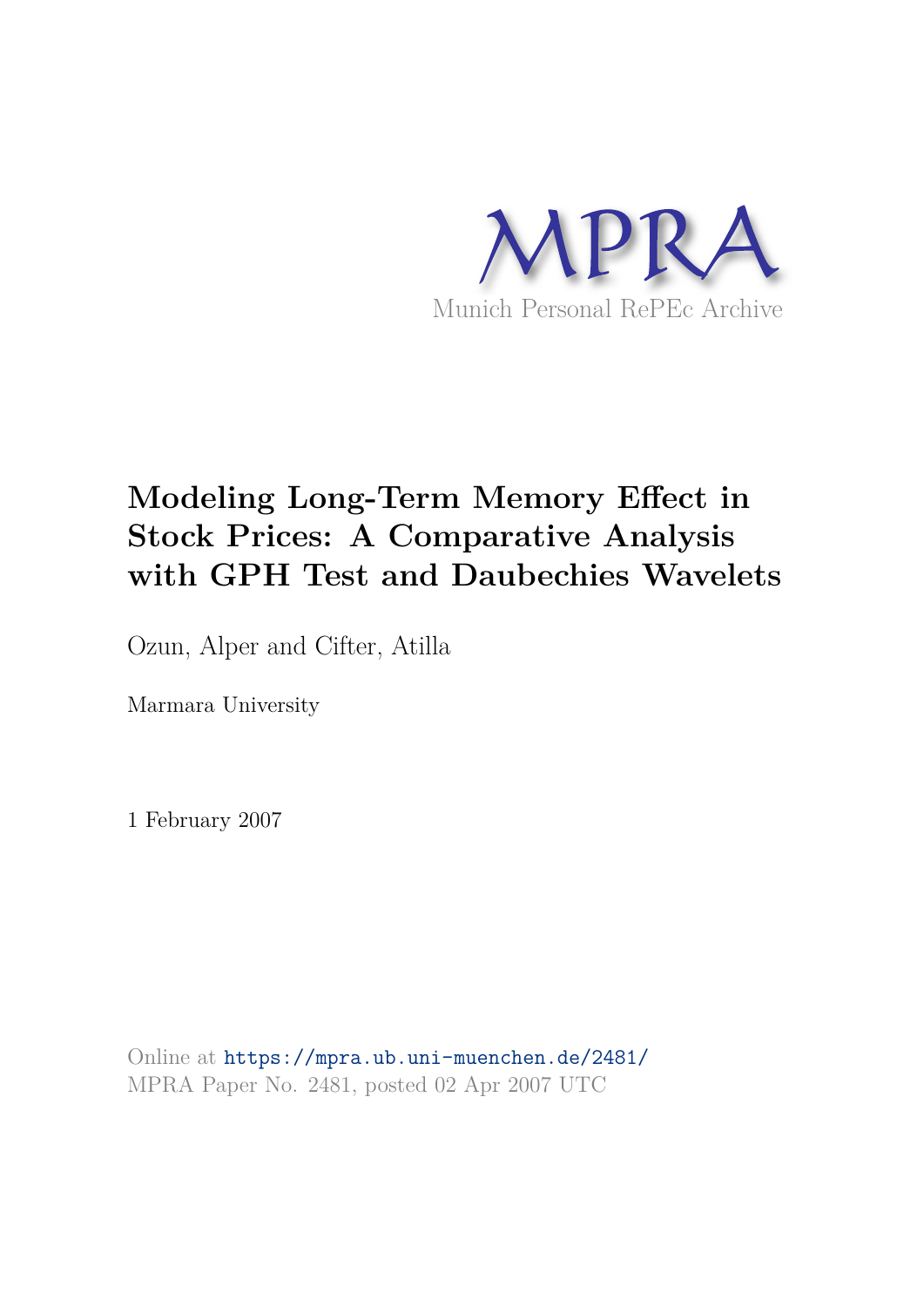# **Modeling Long-Term Memory Effect in Stock Prices: A Comparative Analysis with GPH Test and Daubechies Wavelets**

**Dr. Alper Ozun <sup>a</sup>& Atilla Cifter <sup>b</sup>**

<sup>a</sup> Department of Risk Management, Isbank of Turkey, alper.ozun@isbank.com.tr

 $b$ Deniz Investment, Dexia Group, and PhD Candidate, Department of Econometrics, Marmara University, Istanbul, atilla.cifter@denizyatirim.com

February 2007

#### **Abstract**

Long-term memory effect in stock prices might be captured, if any, with alternative models. Though Geweke and Porter-Hudak (1983) test model the long memory with the OLS estimator, a new approach based on wavelets analysis provide WOLS estimator for the memory effect. This article examines the long-term memory of the Istanbul Stock Index with the Daubechies-20, Daubechies-12, the Daubechies-4 and the Haar wavelets and compares the results of the WOLS estimators with that of OLS estimator based on the Geweke and Porter-Hudak test. While the results of the GPH test imply that the stock returns are memoryless, fractional integration parameters based on the Daubechies wavelets display that there is an explicit long-memory effect in the stock returns. The research results have both methodological and practical crucial conclusions. On the theoretical side, the wavelet based OLS estimator is superior in modeling the behaviours of the stock returns in emerging markets where nonlinearities and high volatility exist due to their chaotic natures. For practical aims, on the other hand, the results show that the Istanbul Stock Exchange is not in the weak-form efficient because the prices have memories that are not reflected in the prices, yet.

*Key words: Long-term memory, Wavelets, Stock prices, GPH test* 

*JEL classification: C4, G12, G14*

#### **1. Motivation**

This article aims to test the long-term partial stationary memory effect in stock prices by wavelet analysis. Finding out the long-term memory parameter in accordance with timescales might be useful for the emerging markets in which high volatility, financial turbulences and chaotic behaviours are observed. By using wavelets in detecting long-term memory effect provides information on memories of the stocks in case f shocks.

Timescaling capital asset pricing model and variance as a risk measure provide an alternative approach for the portfolio theory by giving information on change of risk amount in accordance with hold period and frequency.

The empirical evidence on time-varying systematic risk supports the arguments that the systematic risk might change on frequency. On the other hand, scale based long-term memory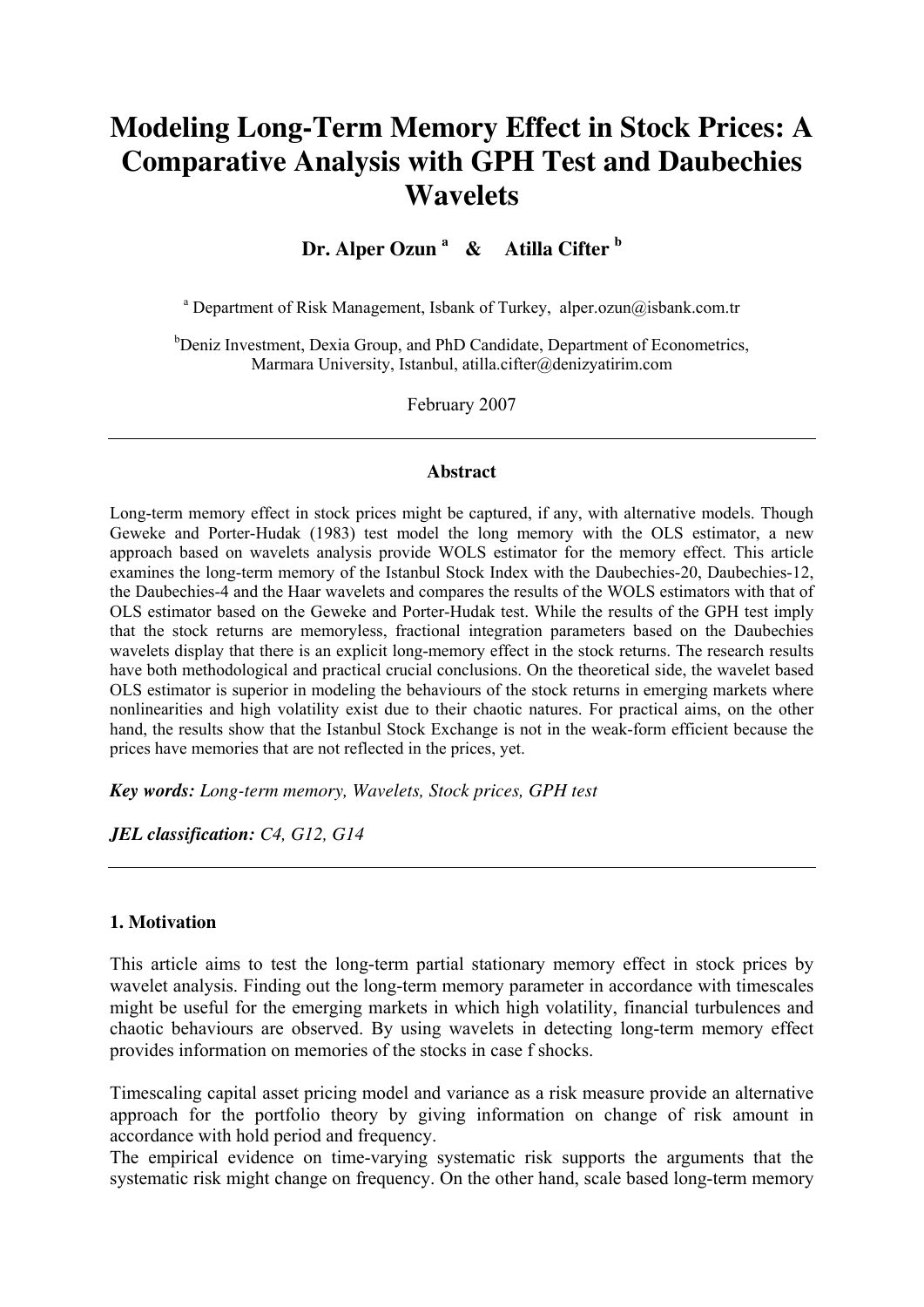or partial stability give financial information that the shock effects might be maintained in long-term and the current prices might depend on the historical price patterns.

Long-term memory indicates the correlation structure of a series at long lags. If a series shows long-term memory, (or the biased random walk), there is persistent temporal dependence even between distant observations. Those time series are characterized by distinct but non-periodic cyclical patterns (Barkoulas and Balum, 2000).

Maheswaran (1990) underlies that the presence of long-term memory in stock returns has important implications for many of the paradigms in financial economics. For example, optimal consumption /savings and portfolio decisions might become extremely sensitive to the investment period if the returns were long-range dependent. There might be also fundamental problems in the pricing of derivatives with martingale methods, since the continuous time stochastic processes most commonly employed are inconsistent with longterm memory.

The presence of long-term memory volatility in stock returns has important implications for pricing contingent claims in emerging markets. High volatility in the capital markets of Turkey as similar to other emerging equity markets creates non-linear behaviours in the stock returns, which might have long-term effect in their time series. Though the markets are expected to be efficient in terms of information flow, the chaotic climate in the emerging stock markets might block the investors to reflect their expectations on the their portfolio decisions or create a long-term effect in the markets especially in case of negative shocks. The negative shocks lead capital markets to affect long-term risk appetite reflected in the stock prices.

The importance of the test results in terms of financial theory, on the other hand, comes from the fact that existence of long-term memory effect in the stock returns implies that the market is not weak form efficient. According to LeRoy (1989), the CAPM and the APT are not valid in the current financial markets because the usual forms of statistical inference do not apply to time series exhibiting such persistence; and tests of efficient markets hypotheses also hang precariously on the presence of long-term memory in the returns. Therefore, this research should also be considered as the examination of the weak-form efficiency in the Istanbul Stock Exchange-30 Index and 100 Index.

As much as we know, this article includes the first empirical research on the long-term memory effect in the share prices at the Turkish capital markets. The long-term memory effect in the Istanbul Stock Exchange-30 Index, and randomly selected ten companies within the ISE-30 Index since 02.01.2002 are examined by using alternative tests, namely Geweke and Porter-Hudak (1983) tests, Hurst Exponent test and wavelet tests (Jensen, 1999; and Tkacz, 2001).

The paper is organized as follow. In the next part, a recent literature on the long-term memory effect in the stock prices and application of wavelets theory in financial time series are reviewed. The methodologies of Geweke and Porter-Hudak (1983) tests, Hurst Exponent test and wavelet test (Jensen, 1999; and Tkacz, 2001) are presented in a cointegrated perspective in the third part. After discussing the empirical results in terms of both methodological and empirical points of view in the fourth part, the paper ends with some methodological suggestions for the future research on the modeling long-term memory in the financial assets.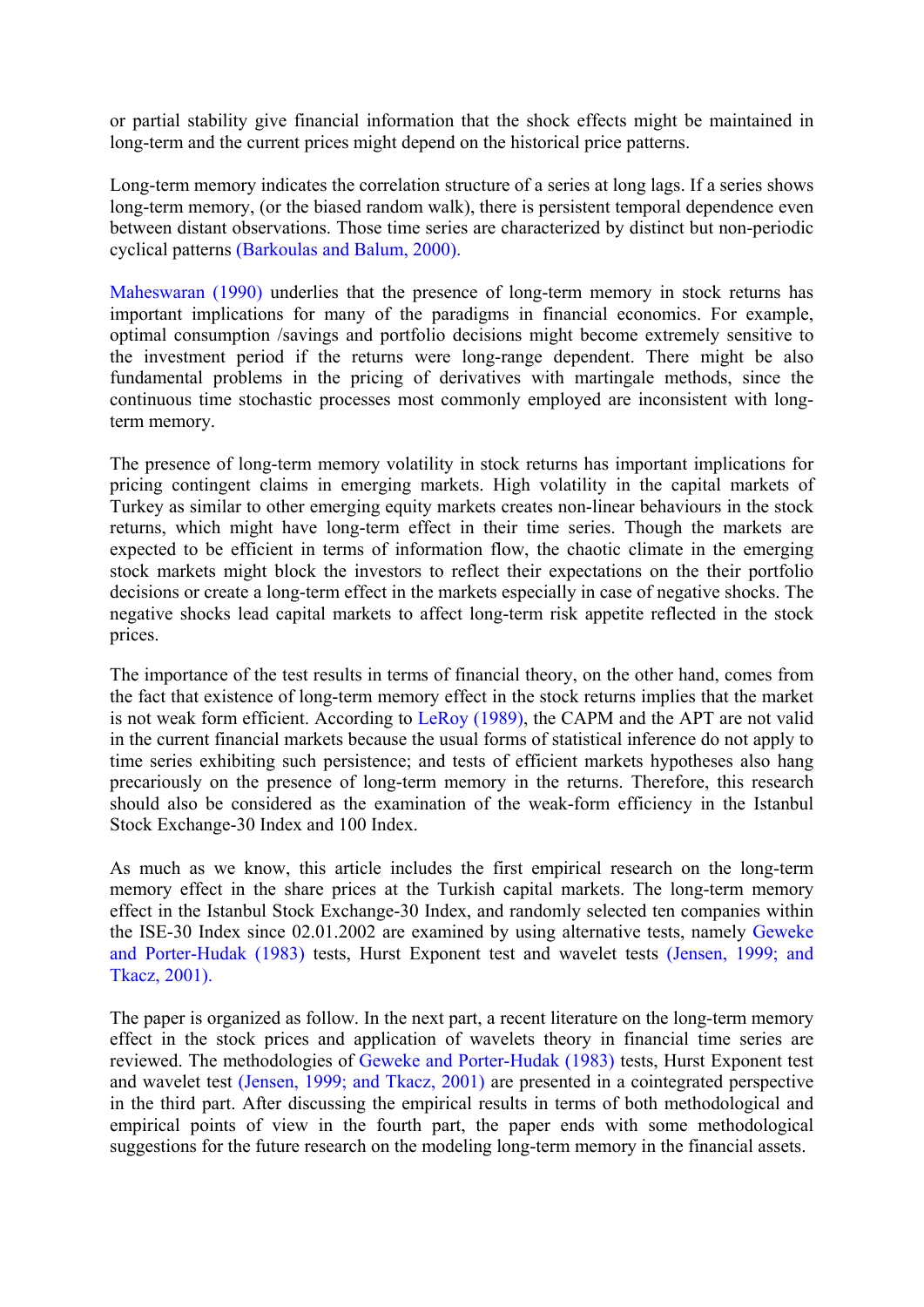# **2. Literature Review**

Wavelet based integration and causality analysis are applied to the finance and economics by Jensen (1999, 2000), Jensen and Whitcher (2000) and Whitcher and Jensen (2000) who use the initial works of Wornell and Oppenheim (1992), Tevfik and Kim (1992), McCoy and Walden (1996). Percival and Walden (2000), Tkacz (2001), Gencay, Selcuk and Whitcher (2002) and Vourenmaa (2005) show that wavelet based long-term memory effect model performs better than Geweke and Porter-Hudak (1983) and fractional integration and causality tests. Jin, Elder and Koo (2006) show that wavelet based models solve the abnormal results of the alternative models dealing with long-term memory in the stock prices.

Sowell (1992) suggests an exact maximum-likelihood estimator for long-memory models possessing both short and long-memory parameters, namely the autoregressive, fractionally integrated, moving-average model. However, the assumption of a constant long-memory in the returns might not be reliable in all case. Though Bayraktar et al (2003) argue a solution for the time-varying long-memory by segmenting the data before its prediction, the solution is not always sufficient in that Whitcher and Jensen (2000) argue that the capacity of estimating local behavior by applying a partitioning model to a broad estimating process is not enough when compared with an estimator constructed to model time-varying characteristics. For that reason, in this paper, we use the MODWT-based methodology to estimate long-memory effect.

Wavelets employ Fourier analysis to decompose the variance of time series on different frequencies. The scales contributing the most to the variance of the series are related to those coefficients with the largest variance. Devore, Jawerth, and Popov (1992) state that the capacity of wavelet to localize the time series in multi-scale space causes the computational efficiency of the wavelet representation of an *N* £ *N* matrix operator by allowing the *N* largest elements of the wavelet-represented operator to represent the matrix operator. This feature enables dense matrices to have sparse representation when transformed by wavelets.

Empirical evidences show that though the GPH-estimator based on the ordinary least squares regression of the log-periodogram for frequencies close to zero is consistent under Gaussian distribution, the normality assumption in the distributions are not realistic with financial data which have generally abnormally distributed volatility. In that framework, Jensen (1999) shows that a wavelet based OLS-estimator is consistent with the real financial dynamics, when the sample variance of the wavelet coefficients is used in the regression.

The wavelets methodology is theoretically well-examined in the works by Schleicher (2002) and Crowley (2005). Usage of wavelets analysis in statistical time series can be followed on Nason and Von-Sachs (1999). Mathematical concerns on the wavelets are discussed within the work of Hardle et al (1998).

In this paper, the predictive performance of wavelets is compared to those of the alternatives, namely GPH and Hurst Exponent test for capturing long-term memory in the stock returns at the Turkish capital markets. In that context, the article contributes the literature comparative empirical evidence.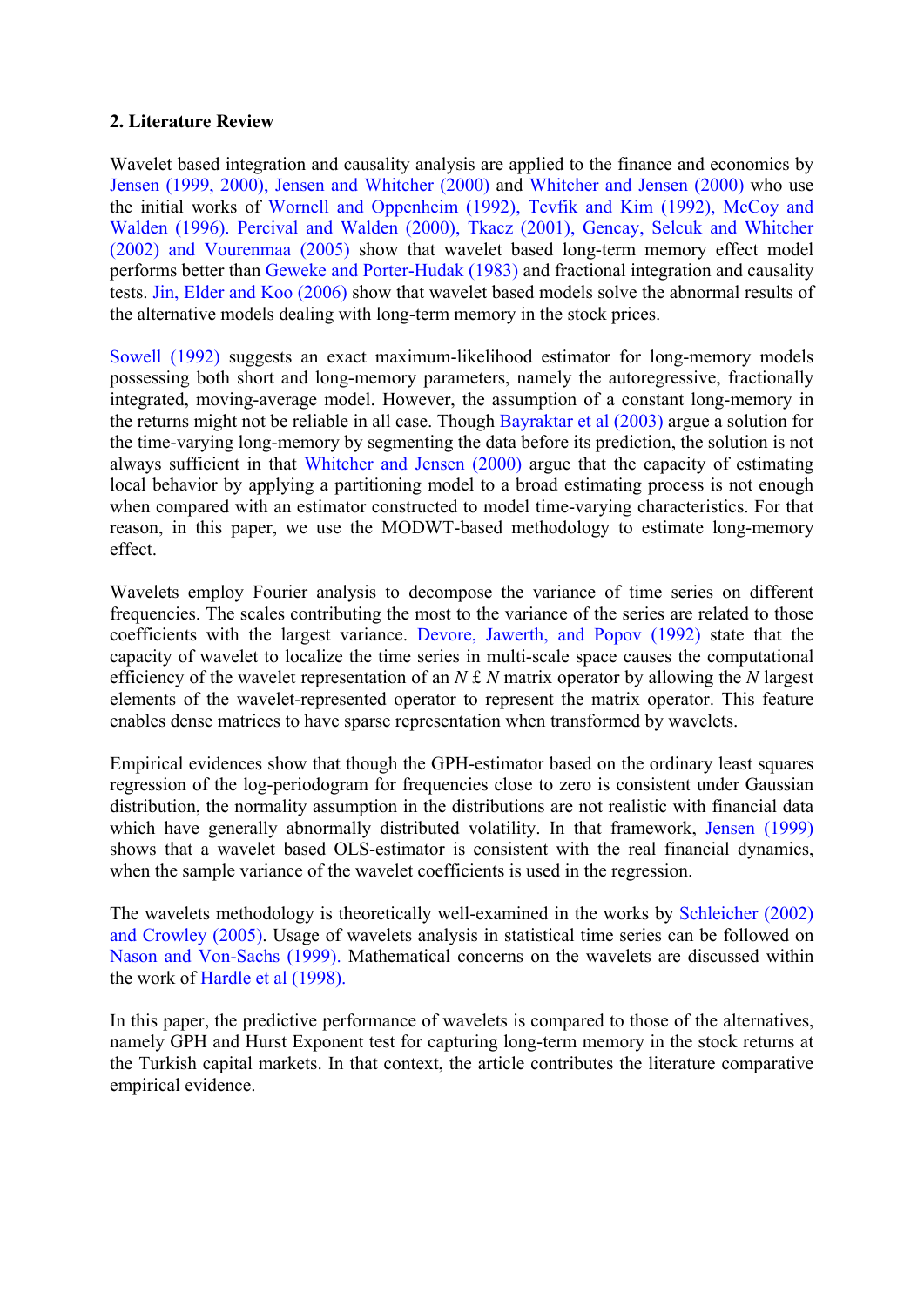#### **3. GPH Test For OLS Estimator vs. Wavelet Based OLS Estimator**

In the methodology part, we discuss the wavelet based OLS estimation and GPH test for detecting the long-term memory effect in the financial time series. Jensen (1999) argues that the wavelets are superior in estimation because of their strength to simultaneously localize a process in time and scale. Wavelets are based on Fourier analysis where any covariancestationary process  $x_t$  is expressed as a linear combination of sine and cosine functions in the frequency domain. However, since few financial time series show smooth rhythmic cycles suggested by sine and cosine functions, an alternative transformation model, namely wavelet transforms where function  $f(x)$  on [0,1] interval is expressed in the wavelet domain as

$$
f(x) = c_0 \sum_{j=0}^{\infty} \sum_{k=0}^{2^{j}-1} c_{jk} \Psi(2^{j}x-k)
$$
 (1)

On the formula cited from Tkacz (2001),  $\Psi(x)$  is mother wavelet, as the mother to all dilations and translations of  $\Psi$  in above equation. A mother wavelet can be shown as (Tkacz, 2001)

$$
\Psi(x) = \begin{vmatrix} 1, & \text{if } 0 \le x < \frac{1}{2} \\ 1, & \text{if } \frac{1}{2} \le x < 1 \\ 0, & \text{otherwise} \end{vmatrix} \tag{2}
$$

The functions of  $\Psi_{jk}(x) = \Psi(2^{j}x-k)$  for  $j \ge 0$  and  $0 \le k < 2^{j}$  are orthogonal, and they create a basis in the space of all square-integrable functions  $L_2$  along the [0,1] interval. *j* is the dilation index compressing the function  $\Psi(x)$ , and *k* is the translation index shifting the function  $\Psi(x)$ . Any such basis in  $L_2(R)$  is a wavelet, and the Equation 2 is the Haar wavelet (Tkacz, 2001).

Among several wavelets models in the literature we use Daubechies model (1988), which has supported wavelets whereby each wavelet represents different degrees of smoothing of the step function, namely the Equation 2. By following Tkacz (2001), we use different Daubechies and the Haar wavelets to verify the robustness of the results to different degrees of smoothing. The Daubechies-20 wavelet is used as the smoothest wavelet, followed by the Daubechies-12 and the Daubechies-4, with the Haar wavelet being the least smooth.

To test the long-term memory effect with wavelet based OLS estimator, we use Jensen (1999) and Tkacz (2001) technique. The matlab codes used by Tkacz (2001) are restructured for the empirical analysis. The WOLS estimator can be formulized as follow:

Let define  $x_t$  as a random process,

$$
(1-L)^d x_t = e_t \tag{3}
$$

where L is the lag operator,  $e_t$  is i.i.d. normal with zero mean and constant variance  $\sigma^2$ , and d is a differencing parameter. The wavelet OLS estimator of d comes from the smooth decay of long-memory processes. When d=0, the random process  $x_t$  equals to  $e_t$  and therefore,  $x_t \sim$ (N(0,  $\sigma^2$ ), or  $x_t \sim I(0)$ . On the other hand, when d=1,  $x_t$  follows a unit root process with a zero mean and infinite variance (Tkacz, 2001).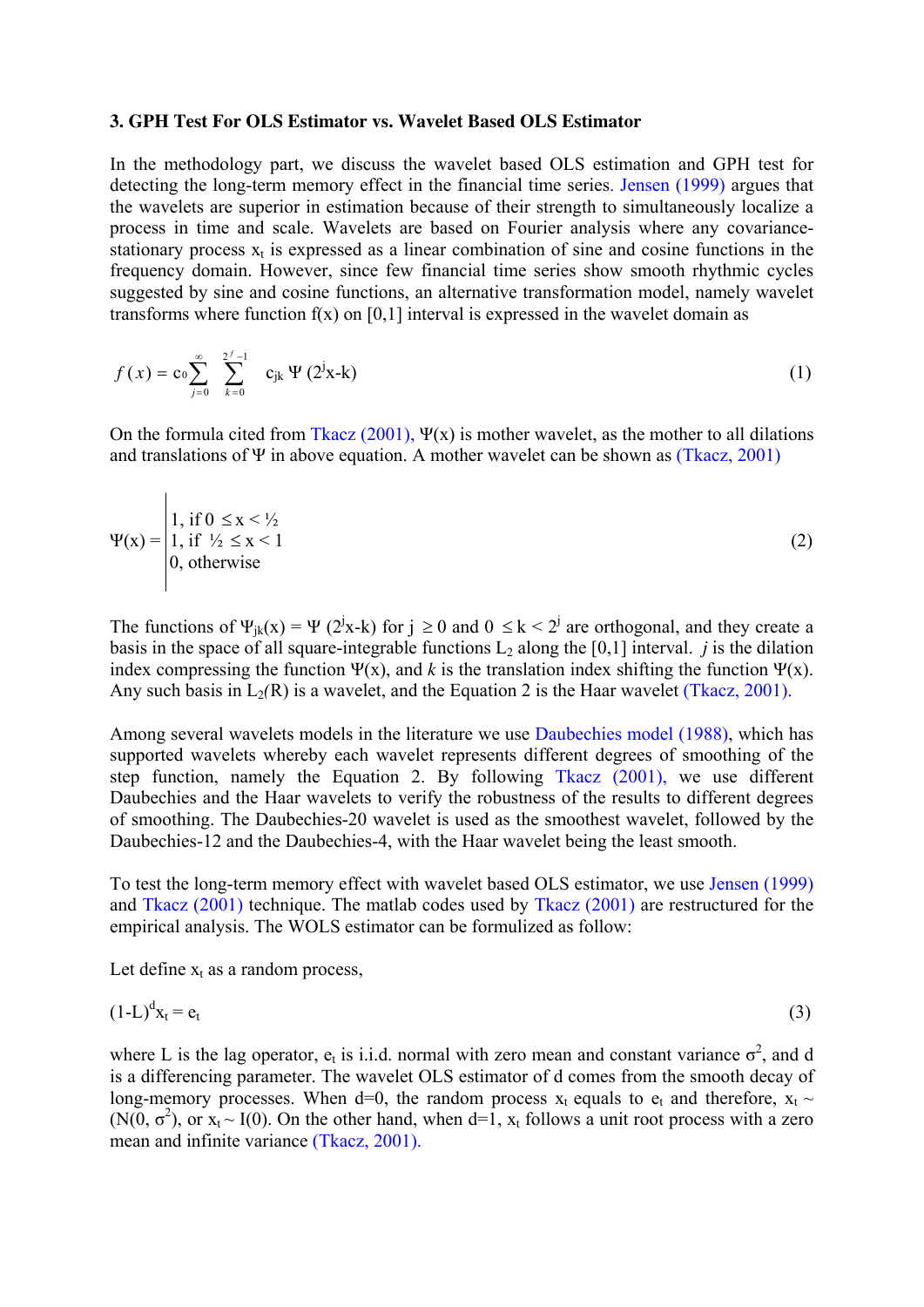If *d* is noninteger, the random  $x_t$  process becomes fractionally integrated, namely ARFIMA process as shown on the Equation 3. Hosking (1981) shows that when  $0 \le d \le \frac{1}{2}$  the autocovariance function of the random process declines hyperbolically to zero as a longmemory process. When  $\frac{1}{2} \le d < 1$ , the random process takes an infinite variance but still reverts to its trend in the very long run (Tkacz, 2001). On the Table 1, the features of the fractional integration parameter (d) are summarized.

| I)                | Variance | <b>Shock Duration</b>         | <b>Stationarity</b> |
|-------------------|----------|-------------------------------|---------------------|
| $d=0$             | Finite   | <b>Short Memory</b>           | Stationary          |
| 0 < d < 0.5       | Finite   | Long Memory                   | Stationary          |
| $0.5 \le d \le 1$ | Infinite | Long Memory - Finite Impact-  | Nonstationary       |
|                   |          | Reflect                       |                     |
| $d=1$             | Infinite | Finite-Not Revert to Its Mean | Nonstationary       |
| d > 1             | Infinite | Finite-Not Revert to Its Mean | Nonstationary       |

**Table 1: Memory Features With Respect to the Fractional Integration Parameter Values** 

*Source: Tkacz, G. (2001), Estimating the Fractional Order of Integration of Interest Rates Using a Wavelet OLS Estimator, Studies in Nonlinear Dynamics & Econometrics, 5(1): pp. 23.* 

Tevfik and Kim (1992), McCoy and Walden (1996), Jensen (1999) and Tkacz (2001) empirically show that for an I(*d*) process  $x_t$  with  $\frac{d}{< 1/2}$ , the autocovariance function shows that the wavelet coefficients  $c_{jk}$  in Equation 1 are distributed as *N* (0*;*  $\sigma^2$  2<sup>-2*jd*</sup>). By taking logarithms, an estimate of *d* can be reached using ordinary least squares from

$$
\ln R(j) = \ln \sigma^2 - \mathrm{dln} 2^{2j} \tag{4}
$$

where R  $\beta$  denotes the wavelet coefficient's variance at scale j (Tkacz, 2001). In that framework, Tkacz (2001) states that the wavelets are used only in the estimation of the *d*  consistent with the observed autocovariance function. What's more, the number of observations for the random process should be a factor of two due to the form of the wavelet expansion 1.

To detect the long-term memory effect in stock returns, Geweke and Porter-Hudak (1983) test, Hurst Exponent test and wavelets are used. Long-memory was firstly developed by Hurst (1951) and adopted into the econometrics by Granger and Joyeux (1980) and Geweke and Porter-Budak (1983).

The GPH test starts with the spectral density function of *xi* (Kasman, Kirbas and Turgutlu, 2005):

$$
f_x(\lambda) = (\sigma^2 / 2\pi) \left\{ 4\sin^2(\lambda/2) \right\}^{-d} f_u(\lambda)
$$
 (5)

 $f_u(\lambda)$ , is the spectral density function of  $u_i$  at  $\lambda$  frequency. After taking logarithmics and including  $I(\lambda_j)$ , at *j* ordination, the Equation 5 is reached (Chambers ve Cifter, 2006).

$$
In\left\{I(\lambda_j)\right\} = In\left\{\sigma^2 f_u(0)/2\pi\right\} - dIn\left\{\left(4\sin^2\left(\lambda/2\right)\right\} + In\left\{I(\lambda_j)/f_x(\lambda_j)\right\} + In\left\{f_u(\lambda_j)/f_u(0)\right\} \tag{6}
$$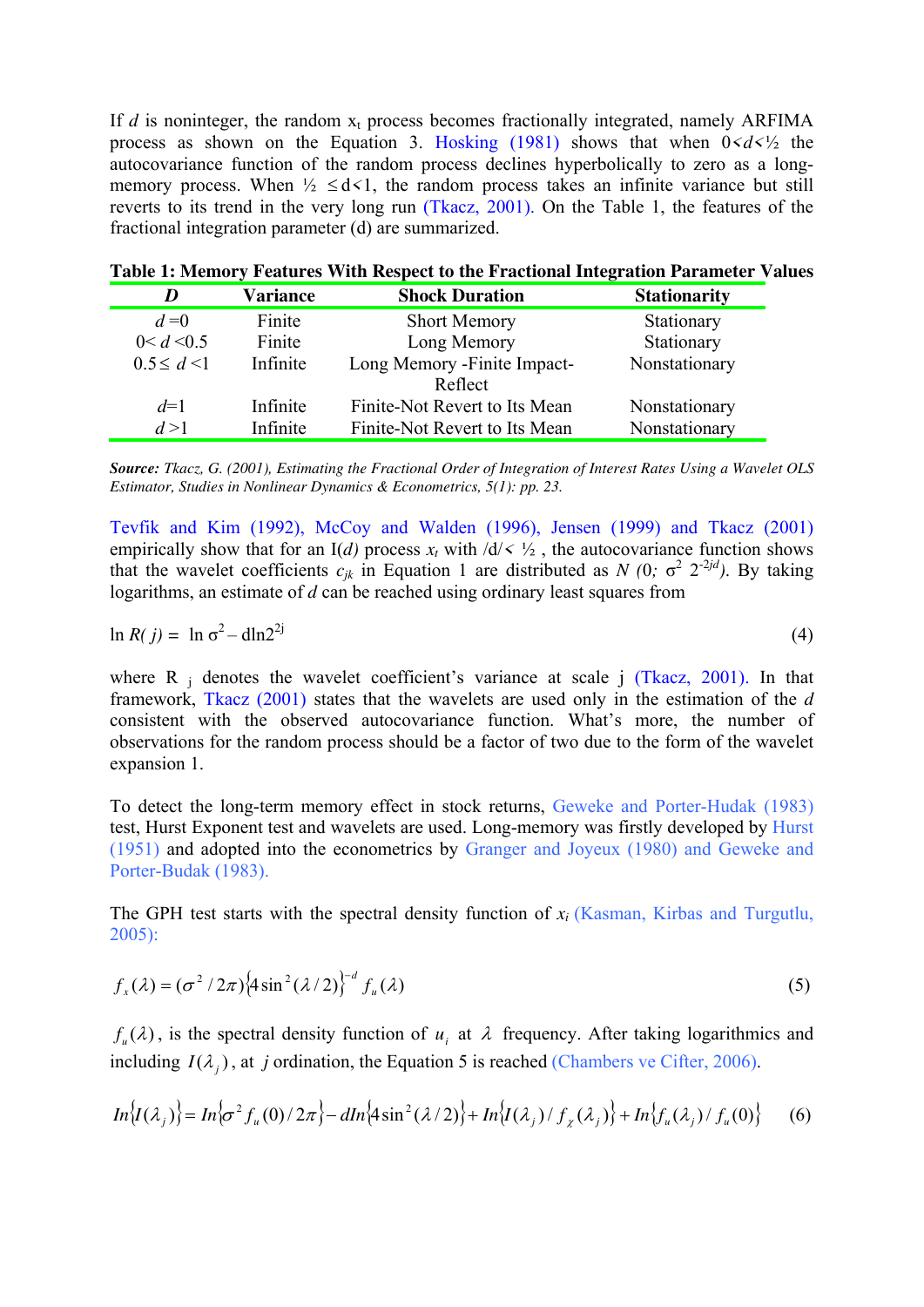When  $\lambda_j$  has low frequency,  $In\{f_u(\lambda_j)/f_u(0)\}$  becomes inefficient. GPH regression can be formulated as

$$
In[I(\lambda_j)] = \beta_0 + \beta_1 In[4\sin^2(\lambda_j/2)] + u_j
$$
\n(7)

The constant term,  $\beta_0$ , is  $\left(\ln\left\{\sigma^2 f_u(0)/2\pi\right\}\right)$  $\int ln \{\sigma^2 f_u(0)/2\pi\}$ ,  $\beta_1 = -d$ ,  $u_j = \ln \{I(\lambda_j)/f_\chi(\lambda_j)\}$  as the error term.

If  $\lim_{T\to\infty} g(T)^2 / g(T) = 0$ , then asymptotic distribution of  $\hat{d}_{GPH}$  is formulized by the Equation 8.

$$
\hat{d}_{GPH} \rightarrow N\left(d, \pi^2 / 6\sum_{i=1}^n (x_i - \overline{x})\right)
$$
\n(8)

 $x_i = ln[4 \sin^2(\lambda_i / 2)].$ *In*  $\left[4\sin^2(\lambda_j/2)\right]$ . In the GPH test, if  $\hat{d} < 0$ ,  $\hat{d}_{GPH}$  provides statistically acceptable and asymptotic normality.

#### **4. Data**

The data is obtained from 10 common stocks namely AKBNK, AEFES, AKGRT, ARCLK, EREGL, KCHOL, KRDMD, TCELL, TUPRS and YKBNK, all of which are included in ISE-30 index. These shares have been selected randomly and they represent 33% sample rate (10/30). Further, ISE 100 index has also been considered as an analysis subject. In this sense, the empirical study provides a wide range comprising ISE 30 and ISE 100 indexes along with the randomly selected shares from ISE 30. The volatility of the returns of the selected stocks depending on the size, systematic risk and long-term memory parameter are determined by using wavelet analysis. The statistical features of the selected stocks are available in Table 2. All stocks can be accepted in normal distribution according to Jarque-Bera normality test, and their depressiveness and distortion features are different from those of each other's.

| <b>Index/Equity</b> | Min.    | Maks.   | Std.Dev. | <b>Skewness</b> | <b>Kurtosis</b> | Jarque-<br><b>Bera</b> |
|---------------------|---------|---------|----------|-----------------|-----------------|------------------------|
|                     |         |         |          |                 |                 |                        |
| <b>AKBNK</b>        | 14786   | 135103  | 29218.5  | 1.08972         | 3.49509         | 221.864                |
| <b>AEFES</b>        | 93607   | 497321  | 97053.8  | 0.975298        | 2.94809         | 169.117                |
| <b>AKGRT</b>        | 14680   | 145396  | 26896.7  | 1.64071         | 5.84979         | 838.987                |
| <b>ARCLK</b>        | 21185   | 130137  | 23953.9  | 0.371356        | 2.7581          | 27.1002                |
| <b>EREGL</b>        | 12199   | 97200   | 24496.7  | 0.708779        | 2.30727         | 110.568                |
| <b>KCHOL</b>        | 25991   | 82246   | 13387.7  | 0.307466        | 2.16677         | 47.6328                |
| <b>KRDMD</b>        | 0.0299  | 0.7452  | 0.225812 | 0.352008        | 1.44914         | 128.845                |
| <b>TCELL</b>        | 16126   | 102214  | 23572.3  | 0.534852        | 1.84816         | 109.754                |
| <b>TUPRS</b>        | 44665   | 303477  | 66169    | 1.05593         | 2.81388         | 199.636                |
| <b>YKBNK</b>        | 10195   | 79864   | 17992.2  | 0.394087        | 2.1502          | 59.6686                |
| <b>ISE100</b>       | 8627.42 | 47728.5 | 10039.8  | 1.01437         | 3.1919          | 184.445                |
| <b>ISE 30</b>       | 10880.5 | 60772.1 | 12882.6  | 0.978913        | 3.11851         | 170.877                |

In the determination of both volatility and the long-term memory effect parameters, first level logarithmic differences of series are considered. Taking logarithmic differences in data analysis of high frequency daily data is widely used in the literature. The firs level logarithmic differences of all series have been taken.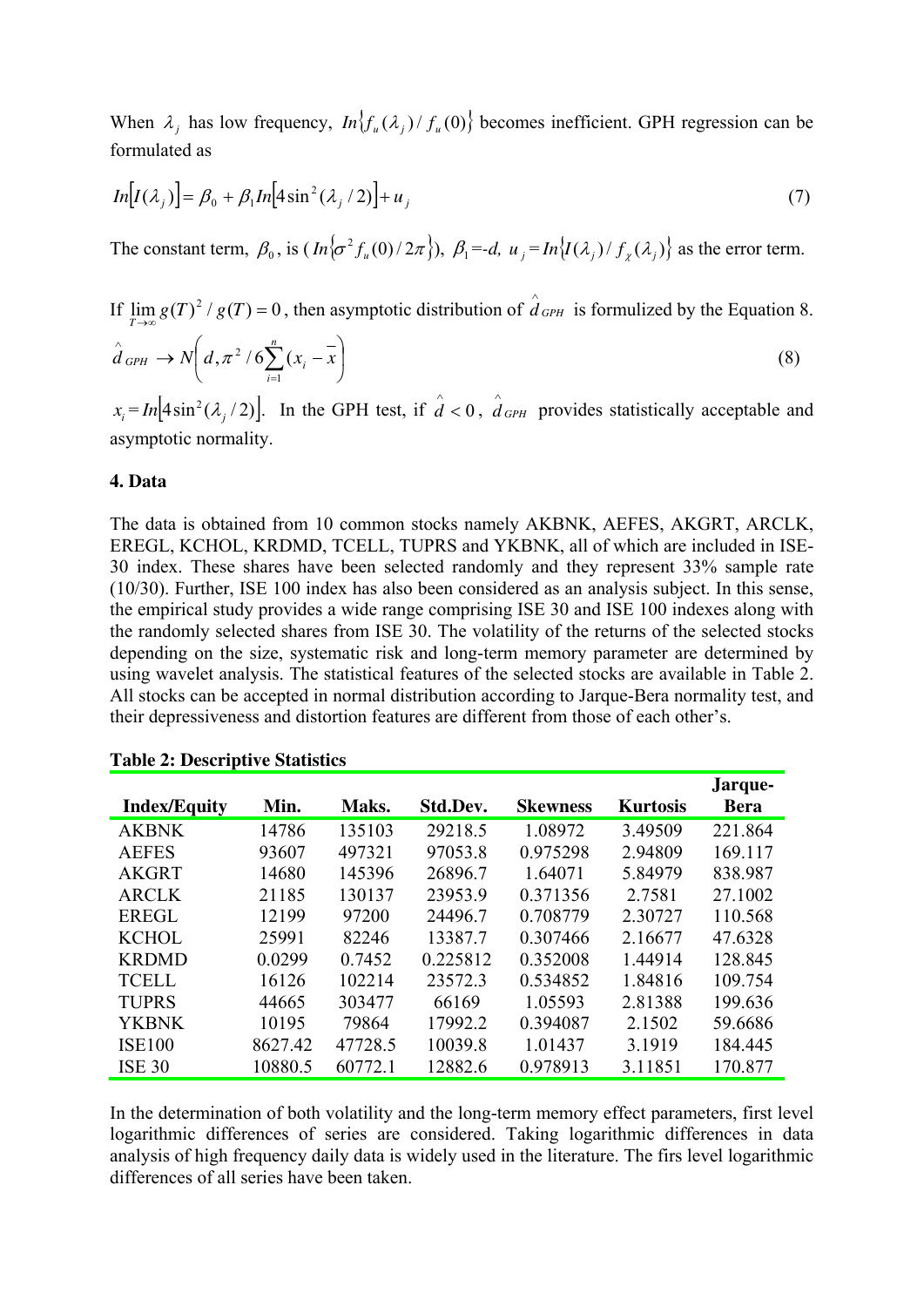In the Table 3, the stability values of the stocks are given according to Lo's RS test, KPSS test, P-P test, Augmented Dickey Fuller test and Robinson D test. All series are stable to logarithmic difference.

| <b>Index/Equity</b> | Lo's RS        | <b>KPSS</b> test | <b>P-P</b> test | Aug.                          |          |
|---------------------|----------------|------------------|-----------------|-------------------------------|----------|
|                     | test of $I(0)$ | of $I(0)$        | of $I(1)$       | D-F test of I(1) Robinson's d |          |
| <b>AKBNK</b>        | 6.00128        | 20.0126          | 0.638136        | 0.504895                      | 0.49484  |
|                     | ${<}0.005$     | ${<}0.01$        | $\{<1\}$        | ${<}0.99$                     |          |
| <b>AEFES</b>        | 6.44612        | 20.456           | 0.389534        | 0.563084                      | 0.4957   |
|                     | $\{<0.005\}$   | ${<}0.01$        | ${<}0.99$       | $\{<0.99\}$                   |          |
| <b>AKGRT</b>        | 5.69271        | 17.512           | $-1.44333$      | $-1.46362$                    | 0.496279 |
|                     | $\{<0.005\}$   | ${<}0.01$        | $\{<0.9\}$      | ${<}0.9$                      |          |
| <b>ARCLK</b>        | 6.41797        | 20.4979          | $-0.218052$     | $-0.393636$                   | 0.493426 |
|                     | $\{<0.005\}$   | ${<}0.01$        | $\{<0.95\}$     | ${<}0.95$                     |          |
| <b>EREGL</b>        | 6.5642         | 21.6616          | $-0.000165$     | $-0.0483108$                  | 0.496771 |
|                     | ${<}0.005$     | ${<}0.01$        | $\{<0.975\}$    | ${<}0.975$                    |          |
| <b>KCHOL</b>        | 6.48821        | 18.6793          | $-0.686503$     | $-0.838449$                   | 0.493957 |
|                     | $\{<0.005\}$   | ${<}0.01$        | ${<}0.9$        | ${<}0.9$                      |          |
| <b>KRDMD</b>        | 7.21092        | 20.7315          | $0.0472024\{$   | 0.0981312                     | 0.496121 |
|                     | $\{<0.005\}$   | ${<}0.01$        | <0.975          | $\{<0.975\}$                  |          |
| <b>TCELL</b>        | 6.84462        | 21.8022          | $-0.096907$     | $-0.0878089$                  | 0.49652  |
|                     | $\{<0.005\}$   | ${<}0.01$        | ${<}0.95$       | ${<}0.95$                     |          |
| <b>TUPRS</b>        | 6.37948        | 19.7428          | 1.52696         | 1.60709                       | 0.495828 |
|                     | ${<}0.005$     | ${<}0.01$        | $\{<1\}$        | $\{<1\}$                      |          |
| <b>YKBNK</b>        | 6.36436        | 16.8746          | 0.231628        | 0.0857086                     | 0.497552 |
|                     | ${<}0.005$     | ${<}0.01$        | ${<}0.99$       | ${<}0.975$                    |          |
| <b>ISE100</b>       | 5.2.619        | 20.2774          | 1.57173         | 1.63275                       | 0.496025 |
|                     | $\{<0.005\}$   | ${<}0.01$        | $\{<1\}$        | $\{<1\}$                      |          |
| <b>ISE30</b>        | 5.2.6284       | 20.3486          | 1.35768         | 1.39816                       | 0.496063 |
|                     | $\{<0.005\}$   | ${<}0.01$        | ${<}1$ }        | ${<}1$                        |          |

# **Table 3: Unit Root Test**

# **5. Empirical Evidence**

In Table 4, there are stability test results according to Geweke and Porter-Hudak method. The long-term memory parameter (d) changes between 0.98138 and 1.08555. The series are not stable and the shock period is infinite (non-returnable in the average of series), since the long term memory parameter is closing to 1, in the long-term. Owing to the long-term memory parameters of KCHOL and KRDMD are smaller than 1, these series are not stable and have long term memory. According to GPH method, it is evidenced that the stocks other than KCHOL and KRDMD are not stable, and no-returning is available in the averages of the series.

| Table 4: Fractional Integration Parameters With Geweke/Porter-Hudak Method * |  |
|------------------------------------------------------------------------------|--|
|------------------------------------------------------------------------------|--|

| <b>Index/Equity</b> | $\overline{\phantom{a}}$ | $\mathbf{T}(d)$ | Bias Test: $ChiSq(1)$  |
|---------------------|--------------------------|-----------------|------------------------|
| <b>AKBNK</b>        | 1.07727                  | 14.583          | $0.273943 \{0.601\}$   |
| <b>AEFES</b>        | 1.06873                  | 14.468          | $0.443364 \{0.506\}$   |
| AKGRT               | 1.08555                  | 14.695          | $0.00479251 \{0.945\}$ |
| <b>ARCLK</b>        | 1.01197                  | 13.699          | 0.351684 {0.553}       |
| <b>EREGL</b>        | 1.07203                  | 14.512          | $0.500397 \{0.479\}$   |
| <b>KCHOL</b>        | 0.98672                  | 13.357          | 1.24923 {0.264}        |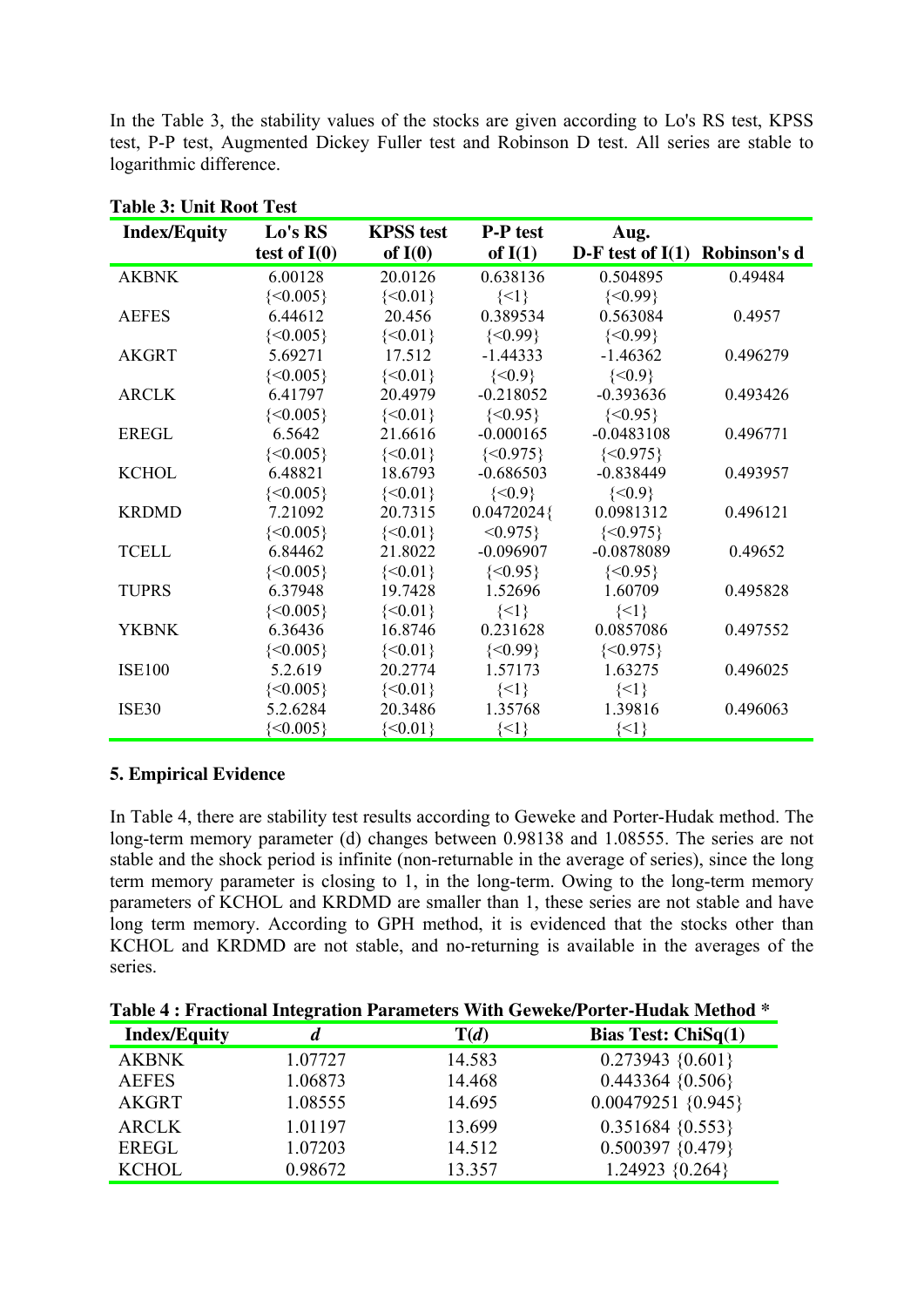| <b>KRDMD</b>   | 0.98138 | 13.285 | $0.327224 \{0.567\}$ |
|----------------|---------|--------|----------------------|
| <b>TCELL</b>   | 1.0949  | 14.822 | $0.334297 \{0.563\}$ |
| <b>TUPRS</b>   | 1.01841 | 13.787 | 1.17552 {0.278}      |
| <b>YKBNK</b>   | 1.08551 | 14.695 | $2.52501 \{0.112\}$  |
| <b>ISE 100</b> | 1.06538 | 14.422 | $0.162058 \{0.687\}$ |
| <b>ISE 30</b>  | 1.07107 | 14.499 | $0.150576 \{0.698\}$ |

\* Bandwidth = 90 (=  $T^0.65$ )

All series are not stable and shock period is infinite according to Fractal Dimension – Hurst Exponent. In other words, the series do not return to their averages. In case of taking the difference of the series, all series are stable and the shock period is permanent (Table 5).

|                     | <b>Series</b> |                 |             | <b>Difference Series</b> |                 |             |
|---------------------|---------------|-----------------|-------------|--------------------------|-----------------|-------------|
|                     | $\bf H$       | <b>Standart</b> |             | $\bf H$                  | <b>Standart</b> |             |
| <b>Index/Equity</b> |               | Dev. $(H)$      | ${\bf R}^2$ |                          | Dev. $(H)$      | ${\bf R}^2$ |
| <b>AKBNK</b>        | 1.0216        | 0.002054        | 0.9948      | 0.8141                   | 0.006859        | 0.9915      |
| <b>AEFES</b>        | 1.0137        | 0.001837        | 0.9995      | 0.8055                   | 0.006702        | 0.9916      |
| <b>AKGRT</b>        | 1.0249        | 0.001866        | 0.9995      | 0.8081                   | 0.006830        | 0.9911      |
| <b>ARCLK</b>        | 1.0230        | 0.002052        | 0.9995      | 0.8118                   | 0.006781        | 0.9913      |
| <b>EREGL</b>        | 1.0208        | 0.002164        | 0.9994      | 0.8113                   | 0.005877        | 0.9936      |
| <b>KCHOL</b>        | 1.0271        | 0.001817        | 0.9996      | 0.8246                   | 0.006629        | 0.9921      |
| <b>KRDMD</b>        | 1.0078        | 0.001994        | 0.9994      | 0.7706                   | 0.006956        | 0.9904      |
| <b>TCELL</b>        | 1.0163        | 0.001578        | 0.9996      | 0.8217                   | 0.006401        | 0.9925      |
| <b>TUPRS</b>        | 1.0093        | 0.002565        | 0.9991      | 0.7923                   | 0.006644        | 0.9917      |
| <b>YKBNK</b>        | 1.0310        | 0.002317        | 0.9993      | 0.8118                   | 0.003744        | 0.9970      |
| <b>ISE 100</b>      | 1.0190        | 0.001391        | 0.9997      | 0.7590                   | 0.005861        | 0.9928      |
| <b>ISE 30</b>       | 1.0144        | 0.001236        | 0.9998      | 0.7563                   | 0.005890        | 0.9927      |

**Table 5 : Fractal Dimension – Hurst Exponent** 

\* Bandwidth = 90 (=  $T^0$ .65)

The partial stability test results of 10 stocks from ISE-30 according to Daubechies-4, Daubechies-20 and Daubechies-20 wavelet are available in the table 3.16.

| <b>Index/Equity</b> | $\mathbf{\sigma}$<br>Haar | <b>Daubechies-4</b> | Daubechies-12 | Daubechies-20 |
|---------------------|---------------------------|---------------------|---------------|---------------|
| <b>AKBNK</b>        | 1.0792                    | 0.9433              | 0.9575        | 0.9453        |
|                     | (0.0297)                  | (0.0134)            | (0.0204)      | (0.0196)      |
| <b>AEFES</b>        | 1.0358                    | 0.9401              | 0.9518        | 0.9421        |
|                     | (0.0415)                  | (0.0204)            | (0.0199)      | (0.0226)      |
| <b>AKGRT</b>        | 1.0870                    | 0.9348              | 0.9490        | 0.9361        |
|                     | (0.0337)                  | (0.0195)            | (0.0259)      | (0.0267)      |
| <b>ARCLK</b>        | 1.0011                    | 0.8923              | 0.9084        | 0.8994        |
|                     | (0.0245)                  | (0.0260)            | (0.0295)      | (0.0226)      |
| EREGL               | 1.0721                    | 0.9834              | 0.9945        | 0.9801        |
|                     | (0.0177)                  | (0.0129)            | (0.0203)      | (0.0247)      |
| <b>KCHOL</b>        | 0.9397                    | 0.9157              | 0.9276        | 0.9170        |
|                     | (0.0413)                  | (0.0241)            | (0.0261)      | (0.0254)      |
| <b>KRDMD</b>        | 0.9776                    | 0.9722              | 0.9850        | 0.9612        |
|                     | (0.0809)                  | (0.0121)            | (0.0157)      | (0.0279)      |

# **Table 6: Fractional Integration With Wavelets**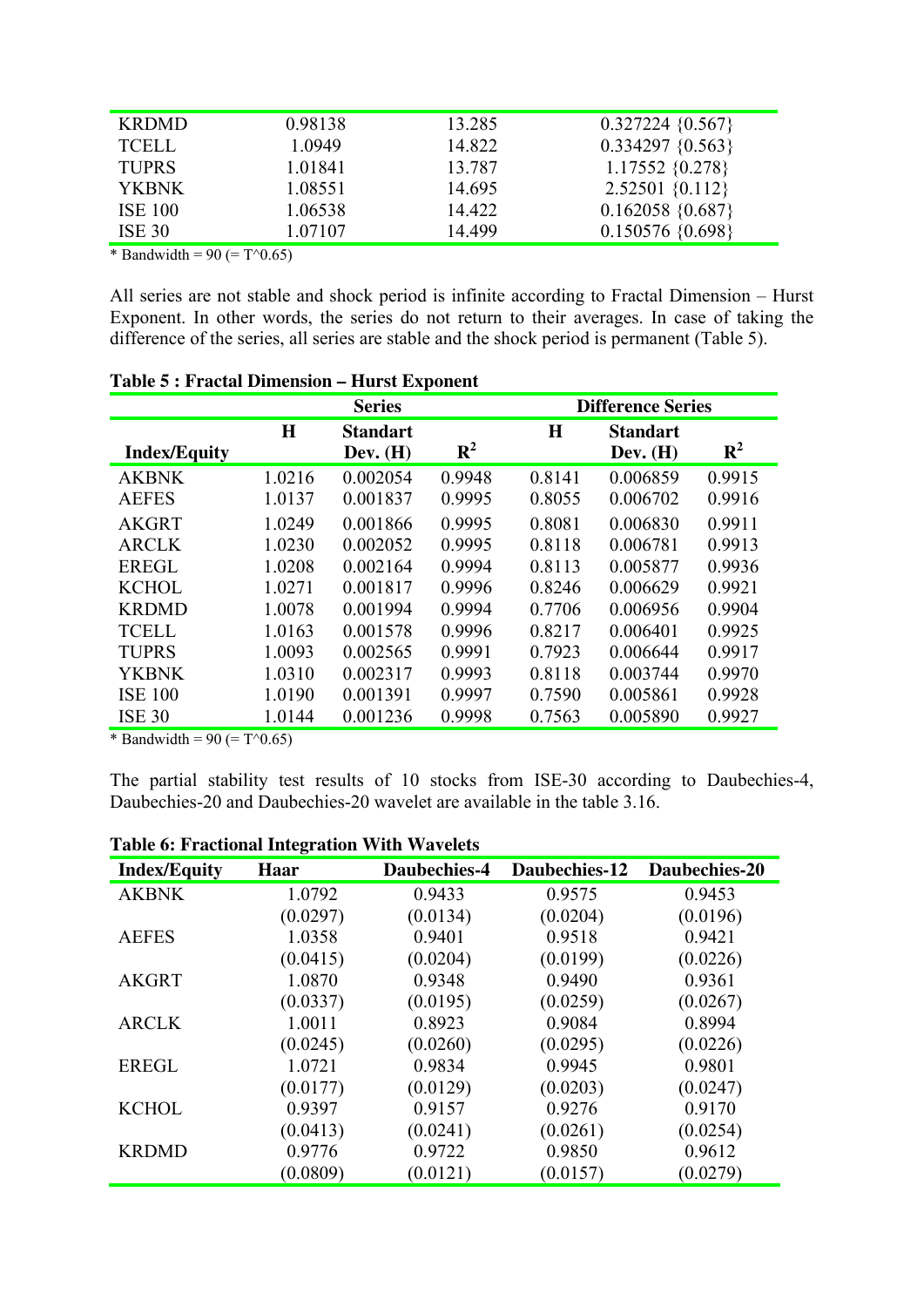| <b>TCELL</b>   | 1.0316   | 0.9726   | 0.9825   | 0.9570   |
|----------------|----------|----------|----------|----------|
|                | (0.0372) | (0.0119) | (0.0200) | (0.0368) |
| <b>TUPRS</b>   | 1.0548   | 0.9414   | 0.9458   | 0.9312   |
|                | (0.0368) | (0.0125) | (0.0180) | (0.0203) |
| <b>YKBNK</b>   | 1.0125   | 0.9543   | 0.9682   | 0.9548   |
|                | (0.0372) | (0.0541) | (0.0382) | (0.0349) |
| <b>ISE 100</b> | 1.1104   | 0.9544   | 0.9678   | 0.9531   |
|                | (0.0279) | (0.0102) | (0.0196) | (0.0237) |
| <b>ISE 30</b>  | 1.1002   | 0.9561   | 0.9691   | 0.9540   |
|                | (0.0274) | (0.0097) | (0.0186) | (0.0232) |

Note: The values in the paranthesis are standart deviation.

The findings found by using Harr wavelet are in parallel with GPH method. By performing Daubechies 4, 12 and 20 days wavelet analysis, it is found that all series can return to their averages where as they are not stable completely  $(0.5 \le d \le 1)$ , and series has finite impactresponse weight. Parameter d's being within the range of 0,89-0,98 and closing of the memory parameter in the long-run show that prediction models based on past period volatility can be effective in the long run for the stocks included in ISE 30.

# **6. Concluding Remarks**

Detecting long-term memory effect in stock prices has fundamental results for both methodological concerns and portfolio management. Efficient market hypothesis states that the information comes into the markets is reflected in the prices immediately, thus the historical time series does not present any clues for the future prices. In other words, the markets are memoryless.

On the other hand, interdisciplinary applications in the literature give opportunity to construct the advanced methodological models for the financial economics. In this paper, wavelets used in the quantum physics are applied for the fractional integration parameter detecting the longterm memory in the stock returns. Due to relatively high volatility and turbulences in the emerging capital markets, wavelets are proper to use in detecting long-term behaviours in the returns by filtering short-term biased movements arising from the asymmetric information flows.

This paper comparatively examines the alternative methods to model the long-term memory effect in the stock returns. The empirical findings show that methodological concerns create crucial differences, which might affect the decisions of the investors. While the results of OLS estimators based on the GPH tests imply that the markets are in the weak-form efficiency, the wavelets based OLS estimators display the fact that the prices have memory stating that analyzing the time series might be still effective in estimating the future behaviours in the returns.

In the long-term memory analysis, despite the long term parameter of GPH and Hust Test is in the level of 1. The d is calculated within the range of 0.89-0,98 according to Daubechies 4,12 and 20-day wavelets. The closing of long-term memory parameter in the long run suggest that prediction models base on the past period volatility can be effective.

Empirical evidences show that Daubechies wavelet analysis providing the accurate determination for the long-term memory in the selection of volatility model also can increase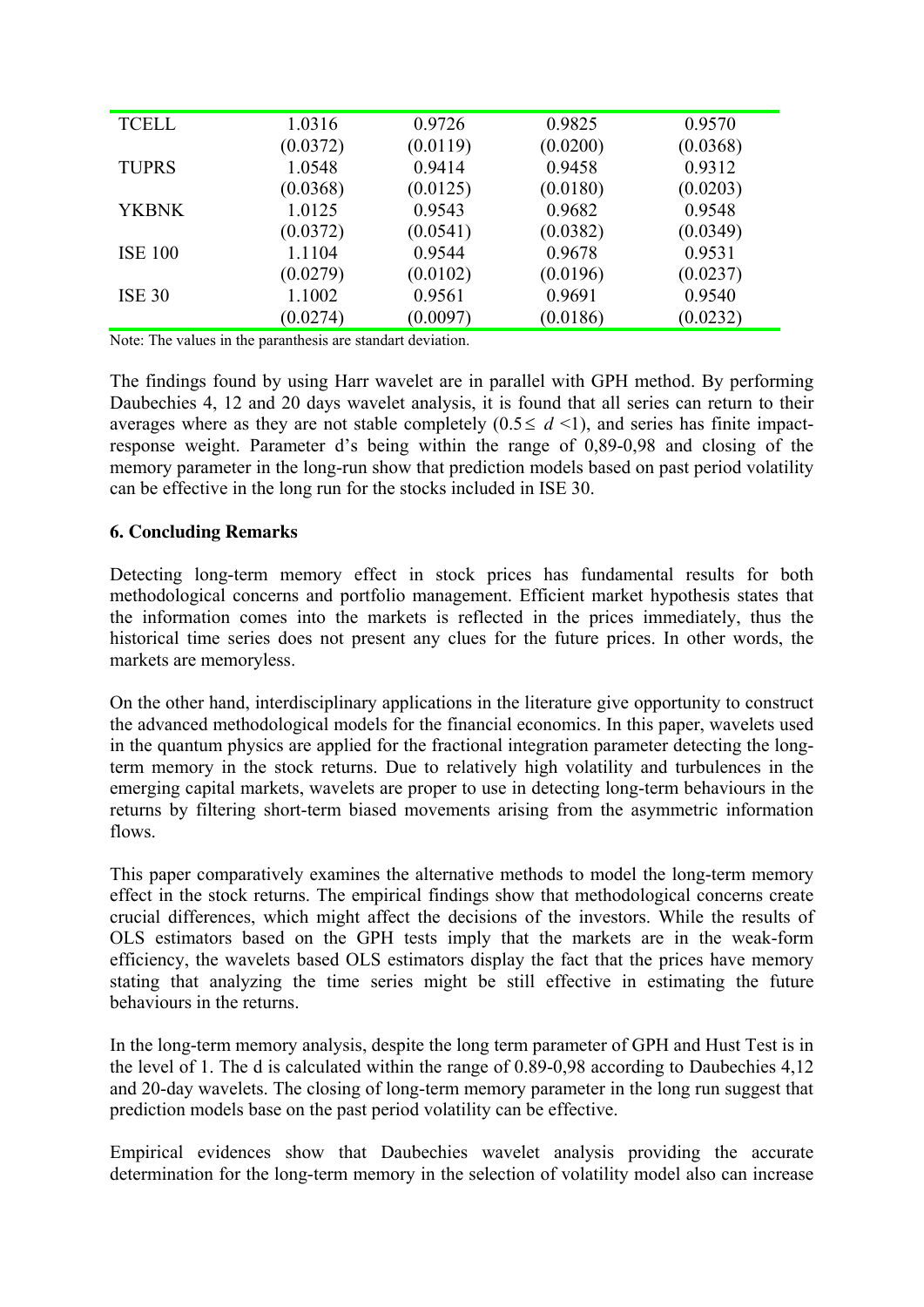the prediction performance. As a result of the study, it is concluded that wavelet method can be applied to develop strategy in the different frequencies (scales) in finance engineering and portfolio management.

## **References**

Barkoulas, J.T. & Baum, C.F., (1996) "Long-term dependence in stock returns," *Economics Letters*, 53(3) : 253-259.

Bayraktar, E, Poor H.V. and Sircar, K.R., (2003) "Estimating the Fractal Dimension of the S&P 500 Index Using Wavelet Analysis", *Working Paper*, *Department of Electrical Engineering*, Princeton University, 2003.

Cifter, A. and Chambers, N., (2006) "Testing Fractional Integration of Forward Rat Unbiasedness Hypothesis: Evidence from Turk DEX", *Proceeding of the Internatıonal Fınance Symposıum*, Marmara University, 2006.

Crowley, P., (2005) "An intuitive guide to wavelets for economists," *Research Discussion Papers Bank of Finland,* 1/2005.

Daubechies, I., (1988) "Ortonormal bases of compactly supported wavelets", *Communications on Pure and Applied Mathematics*, 41: 909-996

Devore, R., Jawerth, B. and Popov, V., "Compression of wavelet decompositions", *American Journal of Mathematics*, 114:737-785.

Gencay, R., Seluk, F., Whitcher, B. (2002) "An Introduction to Wavelets and Other Filtering Methods in Finance and Economics", *Academic Press*.

Geweke, J., and Porter-Hudak, S. (1983), "The estimation and application of long memory time series models", *Journal of Time Series Analysis*, 4: 221–238.

Granger, C.W.J. and Joyeux, R. (1980) "An Introduction to Long Memory Time Series Models and Fractional Differencing", *Journal of Time Series Analysis* 1: 15-29.

Hardle,W., Kerkyacharian, G., Picard, D. and Tsybakov, A. (1998) "Wavelets, Approximation, and Statistical Applications", *Springer*, New York.

Hosking, J. R., (1981) "Fractional differencing", *Biometrika*, 68: 165–176.

Hurst, H. E. (1951) "Long Term Storage of Reservoirs", *Transactions of the American Society of Civil Engineers,* 116: 770-799

Jensen, M. J., (1999) "Using wavelets to obtain a consistent ordinary least squares estimator of the long-memory parameter", *Journal of Forecasting*, 18: 17–32.

Jensen, M.J. (2000) "An Alternative Maximum Likelihood Estimator of Long-Memory Processes Using Compactly Supported Wavelets", *Journal of Economic Dynamics and Control* 24: 361—387.